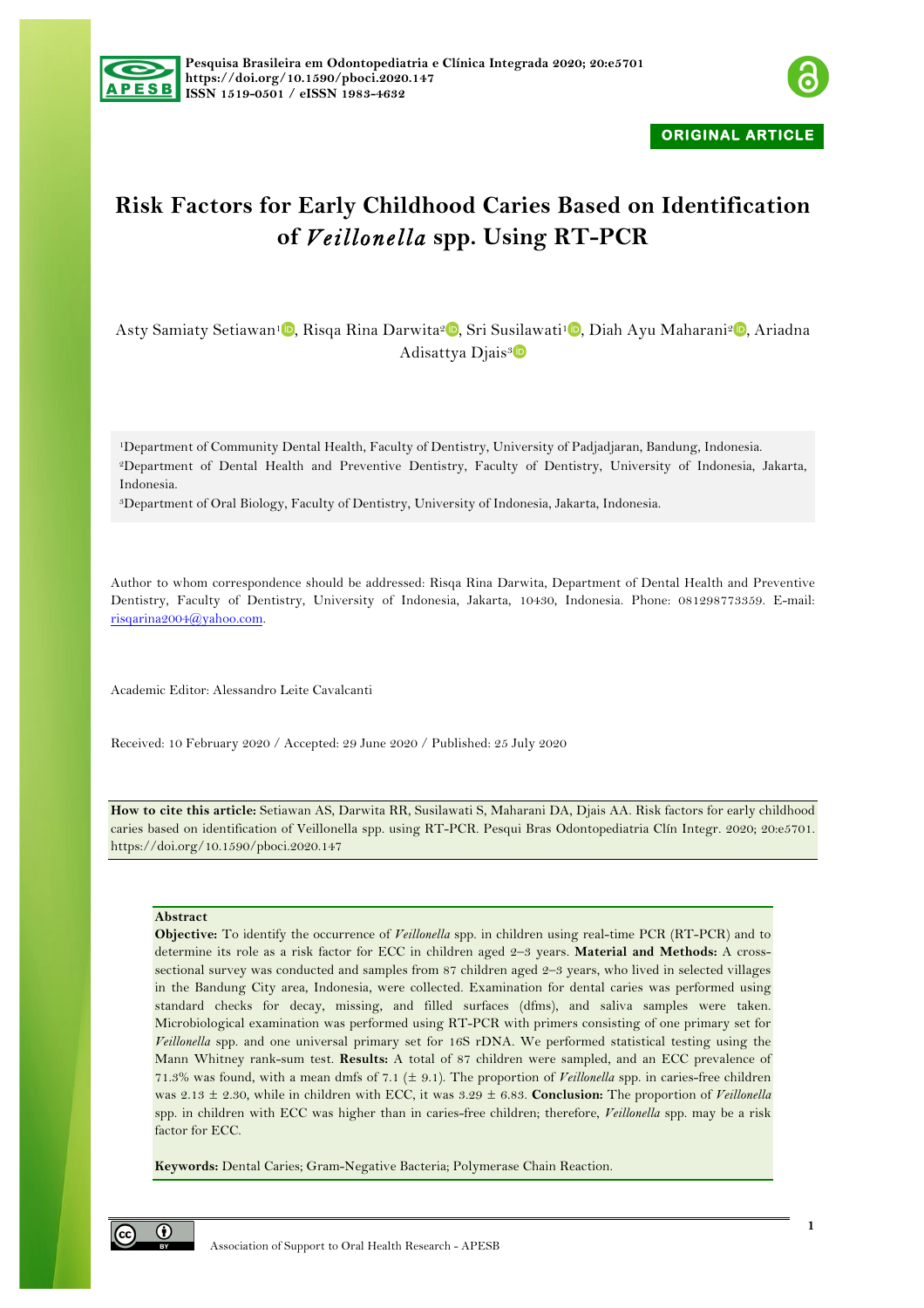### **Introduction**

The etiology of early childhood caries (ECC) is multifactorial and complex, involving environmental, behavioral, socioeconomic, and biological factors. ECC is dental caries characterized by infection with *Streptococcus mutans*, which sometimes comprises more than 30% of the flora of plaque biofilms [1]. *S. mutans* plays an important role in the etiology of ECC, and numerous studies have shown the importance of bacterial testing as a predictor when determining the risk of developing caries. The numbers of participants in these studies were relatively small, however, and the majority of researchers did not take into account any confounding factors, but the studies did provide enough evidence to suggest that the presence of *S*. *mutans* in the dental plaque or saliva of caries-free preschool children may be associated with a significant increase in the risk of developing caries [2,3].

The amount of *S. mutans* in plaque varies according to the development of dental caries. There may also be other microorganisms associated with the occurrence of dental caries [1]. Previous authors used 16S rRNA gene sequencing and PCR to detect all species of bacteria that might be associated with caries in primary and permanent teeth, with participants in the range of 2 to 21-years-old. The results revealed that 10%–20% of individuals with severe caries might not have a detectable amount of *S*. *mutans* but may have other acid-producing species [4]. In some carious lesions, *S*. *mutans* may comprise the smallest bacterial component in dental plaque. Other acid producing species such as *Veillonella*, *Lactobacillus*, *Bifidobacterium*, and *Propionibacterium*, which lower pH, might play a significant role in caries incidence [5]. A longitudinal study should be performed to confirm whether *S*. *mutans* is indeed a risk factor for ECC [6]. *Veillonella* and *Lactobacillus* have been found in children with severe ECC [7].

*Veillonella* is a bacteria often found in individuals with severe early childhood caries (S-ECC); it does not have any acidogenic properties but is produced by various acidogenic species as a source for carbon that has the ability to promote cariogenic species' growth and survival [1]. The previous study has shown that an increase in *Veillonella* can occur in children with poor oral hygiene status [8]. The metabolism of *S*. *mutans* and *Veillonella* spp. can be considered as glucose and other sugars being converted into lactic acid by *S*. *mutans*, with *Veillonella* spp. subsequently metabolizing this lactic acid into a weaker acid, carbon dioxide, and hydrogen. The amount of lactic acid that can be produced is limited by the quantity of available carbohydrates, the growth rate of *S*. *mutans* and *Veillonella* spp., as well as the acidity of the environment. *S*. *mutans* has been extensively researched and was found to be the main cause of dental caries, whereas the relationship between *S*. *mutans* and *Veillonella* spp. metabolism has yet to be fully clarified, making these bacteria a useful pair for coevolution studies and to identify various ways to reduce the incidence of caries [9].

This study aimed to identify *Veillonella* spp. using real-time polymerase chain reaction (RT-PCR) and determine its role as a risk factor for ECC in children aged 2–3 years. A molecular method is more appropriate for identifying bacteria when studying the microbiota associated with dental caries. DNA sequence-based assays with 16S ribosomal DNA (rDNA) sequence-based clonal analysis can be used to identify closely related species that are difficult to differentiate when using culture-based approaches  $\lceil 10 \rceil$ .

## **Material and Methods**

## Study Design and Sample

A cross-sectional study was developed using samples from children aged 2–3 years living in selected villages with active Integrated Service Post (Posyandu) in the Bandung City Community Health Center (Puskesmas) of Sukajadi, according to predetermined population criteria.

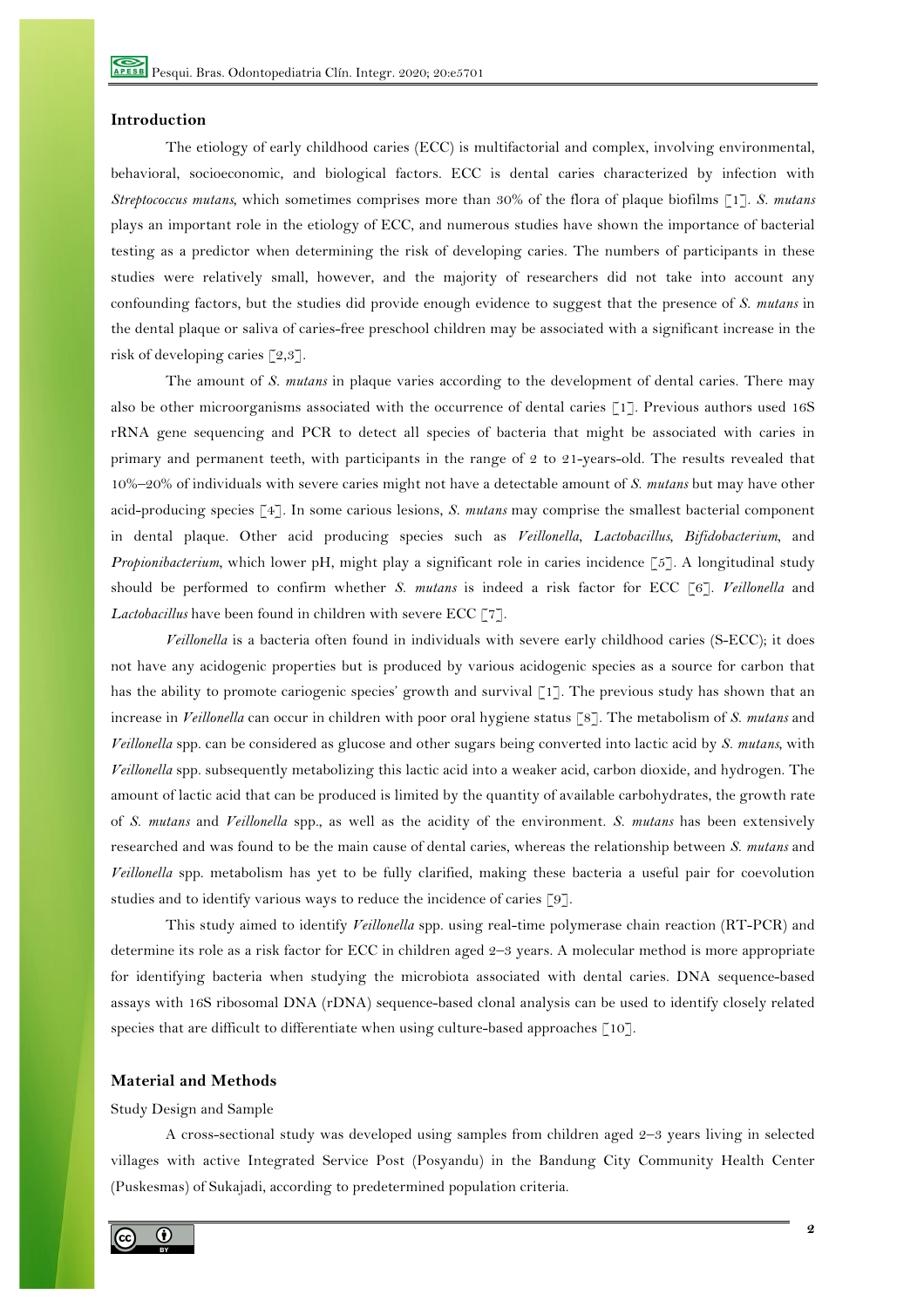The sample selection was performed using non-probability sampling with a purposive sampling technique, with data collection carried out during March and April 2019. The sample size was determined based on total sample size according to the criteria of the predetermined population. The inclusion criteria were that a child should be in good health, have no systemic abnormalities, and be willing to have an oral examination. The exclusion criteria were children who had an abnormality in their mouth, such that they could not open their mouths or have been taking antibiotics for a long time.

#### Clinical Examination

Two trained examiners conducted a clinical examination of all children with the aid of World Health Organization Community Periodontal Index probes and disposable mouth mirrors. The children were examined for caries to provide baseline data; World Health Organization standard check forms were used to record decay, missing, and filled surfaces (dmfs) from occlusal, mesial, buccal, and distal primary teeth  $\lceil 11 \rceil$ . Cohen's Kappa was used to assess intra-examiner agreement of the assessments [12].

#### Microbiological Examination

Saliva samples were collected from beneath the tongue using a 1-mL needleless syringe (up to a maximum of 1 mL); the saliva was then transferred to a 15 mL centrifuge tube. Saliva samples were stored in a refrigerator at -20°C until use.

#### DNA Extraction

Prior to DNA extraction, stored saliva samples were thawed, transferred to 1.5 mL Eppendorf tubes, and centrifuged at 3,000 rpm for 10 minutes. Sterile water (1 mL) was added to the pellet in the 1.5 mL Eppendorf tube, which was vortexed then centrifuged at 10,000 to 20,000 rpm for 10 minutes. The supernatants were removed and discarded instagene matrix that was placed on top of a magnetic stirrer was added to the colony as much as 200 μL. The Eppendorf tube was vortexed then placed in a 56°C water bath for 30 minutes. The pellet was then vortexed for 10 seconds, inserted into a thermoblock for 8 min, vortexed, and centrifuged at 10,000-20,000 rpm for 3 minutes at 100°C. The resulting supernatants were transferred into fresh 1.5 mL Eppendorf tubes and stored in a refrigerator at 4°C.

#### Quantification of DNA

Quantitative and qualitative testing of the extracted DNA was performed to identify its concentration using Qubit Fluorometer and Qubit ds DNA BR Assay (Thermo Fisher Scientific, Waltham, MA, USA). Making a working solution for samples and a standard solution to calibrate Qubit Fluorometer from Qubit ds DNA BR Assay with a calculation of every sample containing 199 μL Qubit buffer solution and 1 μL reagent that was inserted into a 1.5 mL Eppendorf tube, vortexed, and spun down for 10 sec. The volume of the working solution was made according to the number of samples. The mixture was then added to a Qubit tube, where the standard solution consisted of 190 μL working solution and 10 μL standard solution I and II, while for the sample solution the tube contained 198  $\mu$ L working solution and 2  $\mu$ L of the sample that had undergone DNA extraction. The Qubit Fluorometer was calibrated using standard solutions I and II. Once calibration had been confirmed, the DNA concentration calculation could be performed. The sample solution in the Qubit tube was vortexed then inserted into the Qubit Fluorometer so that the concentration of DNA in each sample could be determined.

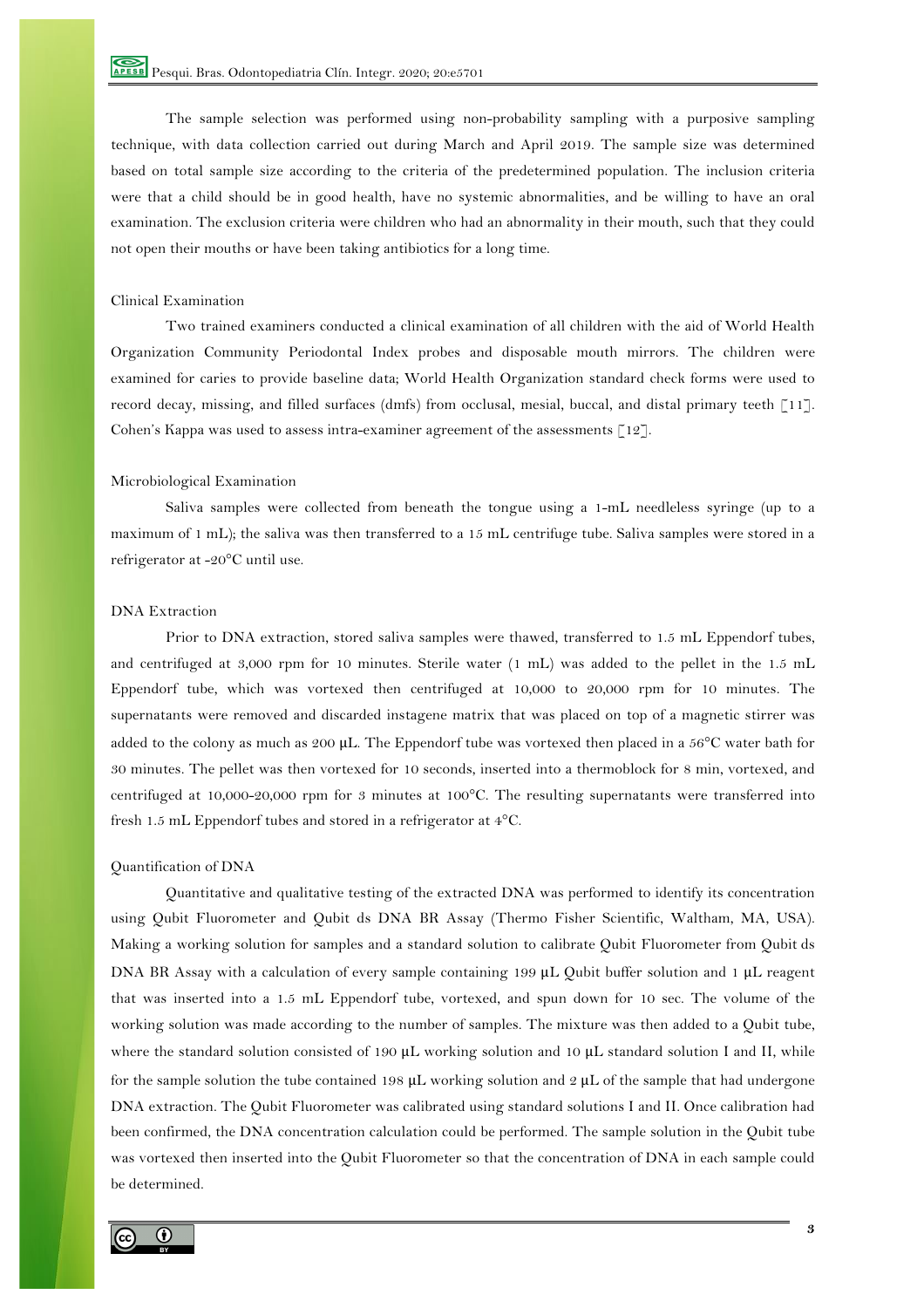#### Design of Primer Sets

The real-time PCR process needs a suitable primer for the bacteria under test. In this study, the primer consisted of one primary set from *Veillonella* and one universal primary set of 16S rDNA.

| <b>Bacteria</b> | Primer          | Sequence                       |
|-----------------|-----------------|--------------------------------|
| Veillonella     | Veil-rpoBF      | GTA ACA AAG GTG TCG TTT CTC G  |
|                 | Veil-rpoBR      | GCA CCR TCA AAT ACA GGT GTA GC |
| 16S rDNA        | Total Bakteri-F | ACG TCR TCC MCA CCT TCC TC     |
|                 | Total Bakteri-R | GTG STG CAY GGY TGT CGT CA     |

**Table 1. Sequences of** *Veillonella* **[13] and 16SrDNA [14] primers.**

The appropriate primer was then diluted to obtain a primary stock solution, using TE solution (Tris EDTA), until it reached 100 μM, depending on each primer. For example, 28.1 μM Veil-rpoBF primer needed 281 μM TE solution to dilute it. Next, a working solution was prepared based on the number of samples, so the volume of working solution needed for 100 samples was 10 μL primer with 90 μL nuclease-free water (NFW).

#### RT-PCR Protocol

The RT-PCR process was performed using SensiFAST SYBR Hi-ROX Kit (Bioline Reagents Ltd., London, UK) with a standard PCR Master Mix volume of 20 μL, consisting of 10 μL SensiFAST SYBR Hi-ROX, 0.8 μL forward primer, 0.8 μL reverse primer, and the sample  $(\leq 8.4 \text{ }\mu\text{L})$ , along with NFW added as required. The PCR Master Mix of each sample (23 samples in total) was inserted into a MicroAmp Fast Optical 48-well reaction plate with one duplicate control and covered with MicroAmp Fast 48-well optical adhesive film (Thermo Fisher Scientific, Waltham, MA, USA). RT-PCR was run by inserting the 48-well reaction plate in its plate. For *Veillonella* spp., 40 cycles were run, whereas 35 cycles were run for 16S rDNA. The temperature and the time needed for each cycle should be customized according to which PCR kit is used. In this study, the polymerization activation was set at  $95^{\circ}$ C for 2 minutes, denaturation at  $95^{\circ}$ C for 5 seconds, annealing at 60°C for 10 seconds, and extension at 72°C for 20 seconds. The final step was to analyze the melting curve for one cycle at 95°C for 15 seconds and 60°C for 1 minute [15]. After the RT-PCR results were obtained, relative quantification was used to determine relative gene expression changes compared with the reference sample. The  $2^{-\Delta\Delta_{CT}}$  method is a relative quantification method widely used in a software package for RT-PCR testing. This method directly uses threshold cycle information resulting from the RT-PCR system to calculate relative gene expression in targeted and reference samples, using the reference gene as a normalizer. The threshold cycle is a cycle in which the fluorescence level reaches a particular number (threshold) [16].

Quantification of amplified products was performed using fluorescent probes or fluorescent DNAbinding dyes and RT-PCR instruments that measured fluorescence while performing the thermal cycling necessary for the PCR [17].

#### Data Analysis

Data were analyzed using IBM SPSS Statistics for Windows Software, version 20 (IBM Corp., Armonk, NY, USA). The Mann-Whitney test was used and the level of significance was set at 5%.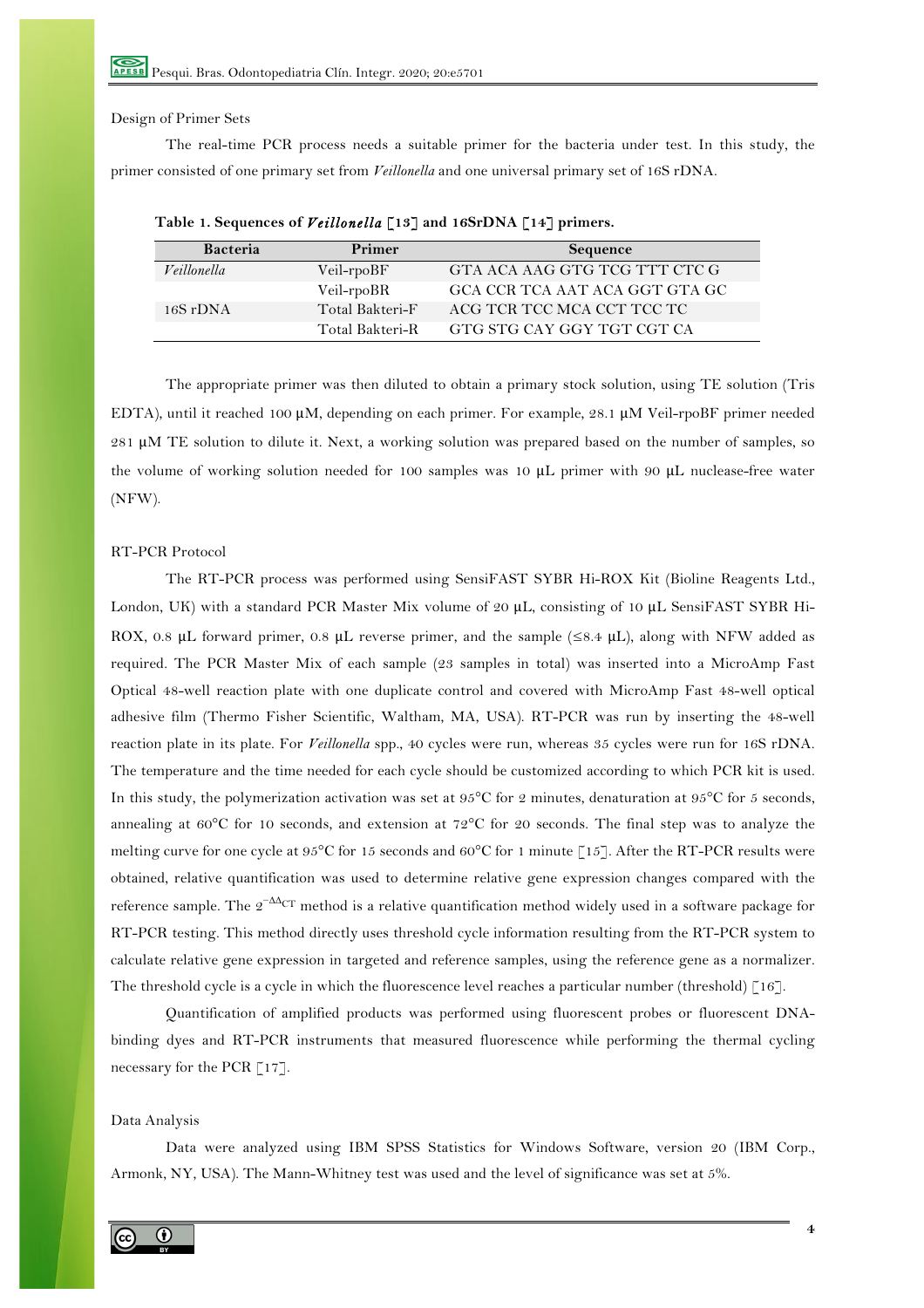# Ethical Considerations

Ethical permission was granted by the Research Ethics Committee (KEPKG) of the Faculty of Dentistry of the University of Indonesia, with the registered number 75/Ethical Approval/FKGUI/XII/2017. Informed consent was obtained from a child's parents before any examinations were conducted.

# **Results**

The total number of participants who provided samples for the study was 87 children, aged 2 to 3 years, who came with their mothers to the Integrated Service Post in the work area of the Community Health Center. Of these children, 31% were aged 2 years and 69% were aged 3 years; they were examined for dmfs, and saliva samples were taken. Kappa value for inter-examiner agreement for the presence of dental caries was 0.87. Out of the 87 children examined, 62 children were found with caries (71.3%), while the mean dmfs was 7.10 ( $\pm$  9.05).

Thermal cycling (CT) for 16S rDNA was, on average, lower than that of *Veillonella* spp., indicating that total bacteria were identified more rapidly than *Veillonella* spp. (Table 2).

|                                                     | N  | Veillonella spp. |          | 16S rDNA         |         |
|-----------------------------------------------------|----|------------------|----------|------------------|---------|
| <b>Variables</b>                                    |    | Mean $(SD)$      | p-value  | Mean $(SD)$      | p-value |
| <b>Sex</b>                                          |    |                  | $0.044*$ |                  | 0.259   |
| <b>Boys</b>                                         | 42 | $22.79 \pm 2.84$ |          | $14.39 \pm 1.79$ |         |
| Girls                                               | 45 | $24.37 \pm 3.83$ |          | $14.99 \pm 1.99$ |         |
| Age                                                 |    |                  | 0.607    |                  | 0.224   |
| 2 Years                                             | 27 | $23.37 \pm 3.23$ |          | $14.33 \pm 1.69$ |         |
| 3 Years                                             | 60 | $23.71 \pm 3.57$ |          | $14.88 \pm 1.69$ |         |
| Dental Caries Status                                |    |                  | 0.289    |                  | 0.289   |
| Caries-Free                                         | 25 | $24.44 \pm 3.86$ |          | $15.10 \pm 2.06$ |         |
| ECC<br>$\mathbf{v}$<br>$X \times Y$<br>$\mathbf{r}$ | 62 | $23.27 \pm 3.25$ |          | $14.54 \pm 1.84$ |         |

#### **Table 2. Threshold cycle mean RT-PCR of** *Veillonella* **spp. and 16S rDNA.**

Mann-Whitney rank sum test; \*Statistically Significant.

The average proportion of *Veillonella* spp. in boys (2.76  $\pm$  2.49) was lower than that in girls (3.14  $\pm$ 7.89), whereas dmfs in girls was higher than in boys. The proportion of *Veillonella* spp. differed significantly between the sexes (p<0.05). The average proportion of *Veillonella* spp. in children aged 2 years (1.84  $\pm$  1.59) was lower than that in children aged 3 years (3.46  $\pm$  6.99), whereas the dmfs in children aged 2 years was lower than in children aged 3 years. The average proportion of *Veillonella* spp. in children free of caries (2.13  $\pm$ 2.30) was lower than in children with ECC (3.29 ± 6.83). The proportion of *Veillonella* spp. was not significantly different between age and dental caries status  $(p>0.05)$  (Table 3).

| Table 3. Correlation between mean dmfs, proportion of Veillonella spp., sex, age, |  |  |
|-----------------------------------------------------------------------------------|--|--|
| and dental caries status.                                                         |  |  |

|                  | dmfs            | Proportion of Veillonella spp. |          |
|------------------|-----------------|--------------------------------|----------|
| <b>Variables</b> | Mean $(SD)$     | Mean $(SD)$                    | p-value  |
| <b>Sex</b>       |                 |                                | $0.022*$ |
| Boys             | $6.90 \pm 9.18$ | $2.76 \pm 2.49$                |          |
| Girls            | $7.29 \pm 9.03$ | $3.14 \pm 7.89$                |          |
| Age              |                 |                                | 0.749    |
| 2 Years          | $4.19 \pm 8.80$ | $1.84 \pm 1.59$                |          |
| 3 Years          | $8.42 \pm 8.93$ | $3.46 \pm 6.99$                |          |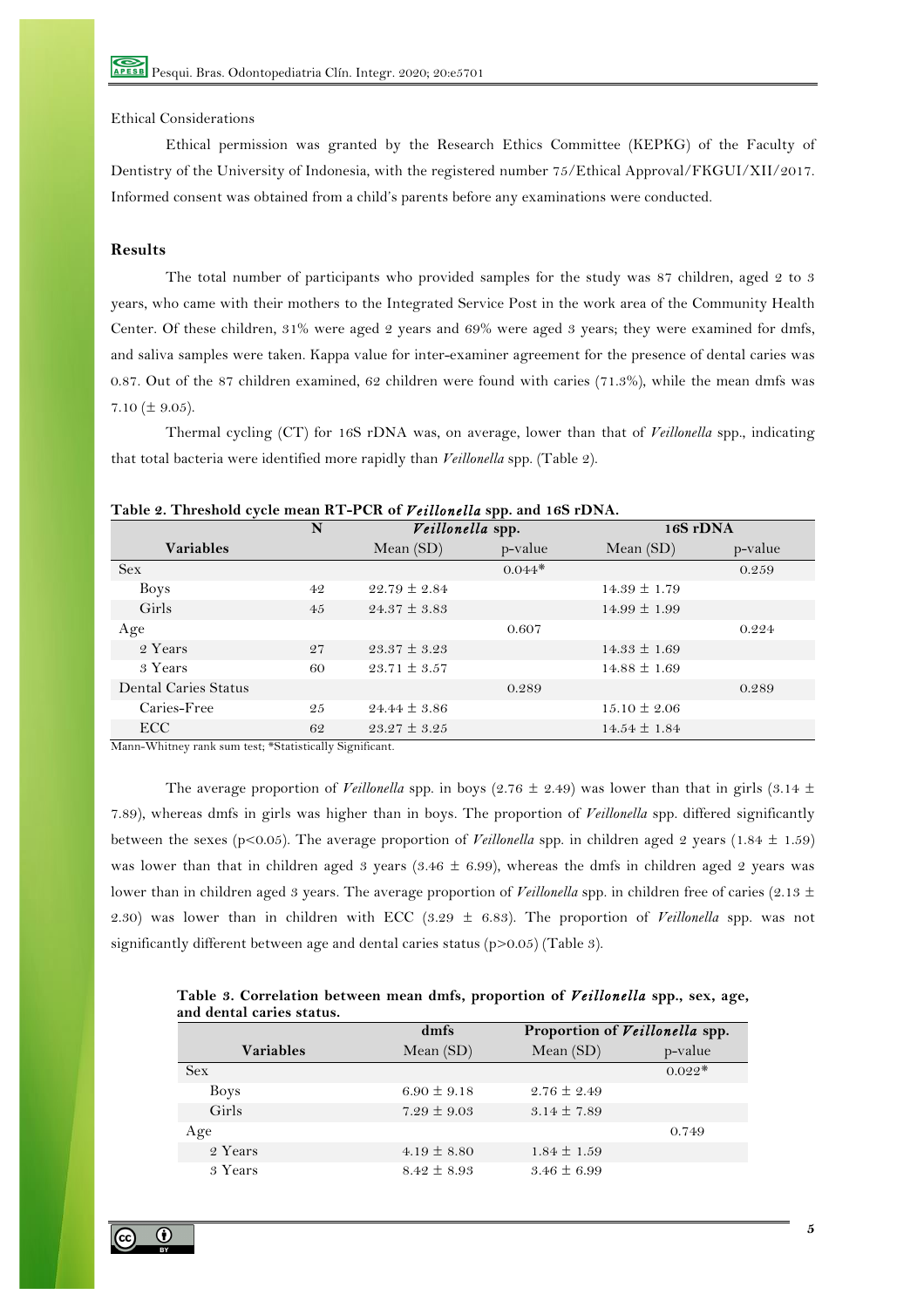| Dental Caries Status |                 |                 | 0.750 |
|----------------------|-----------------|-----------------|-------|
| Caries-Free          |                 | $2.13 \pm 2.30$ |       |
| ECC.                 | $9.97 \pm 9.30$ | $3.29 \pm 6.83$ |       |

Mann-Whitney rank sum test; \*Statistically Significant.

# **Discussion**

Dental caries is one of the most prevalent oral infectious diseases worldwide, which requires expensive treatment. The prevalence of caries in the primary dentition underlies the importance of its prediction and prevention. Furthermore, early childhood caries (ECC) has become a prevalent public health problem among preschool children worldwide. However, little is known about the microbial community involved in ECC.

The detection of specific bacteria associated with ECC can facilitate the prevention and treatment of dental caries in young children [18]. When DNA from samples of dental caries was directly sequenced, obviating cloning or PCR techniques, *Veillonella* was found to be the most common genus, underlining the varying nature of microbial composition in cavities. However, these DNA-based studies may quantify dead, transient, or inactive microorganisms that do not contribute to disease, inflating estimates of diversity and introducing noise to the analysis [19].

Early colonizers, such as *S*. *mutans* and *Veillonella* spp., and bridging species, such as fusobacteria, join the community through interactions with pioneer colonizers or by adhering to available sites on the tooth surface. Growth of the early colonizers then modifies the local environment, rendering it favorable for the growth of late colonizers, which mostly consist of gram-negative, obligate anaerobic bacteria [20].

*Veillonella* are also early colonizers of the oral biofilm and are one of the most prevalent colonizers of the human oral cavity. A common characteristic of this genus is that they do not utilize carbohydrates; rather, they metabolize lactate, pyruvate, and peptones to produce propionate and acetate. This nutritional requirement makes them dependent upon streptococci, which excrete lactate as a waste product of carbohydrate fermentation. Of particular interest in this *Veillonella*-streptococci association is the removal of lactic acid by *Veillonella*. Lactic acid produced by streptococci is primarily responsible for the characteristic demineralization found in dental caries, which raises an interesting question as to the role of *Veillonella* in cariogenesis [20].

Early studies using gnotobiotic rats found reduced caries activity and tooth demineralization caused by *S*. *mutans* when it was co-inoculated with *Veillonella* spp.; however, recent epidemiological studies in humans have found high numbers of veillonellae associated with high numbers of *S*. *mutans* in carious lesions [21].

# **Conclusion**

The proportion of *Veillonella* spp. in children with ECC was higher than caries-free children, so *Veillonella* spp. may be a risk factor for ECC.

# **Authors' Contributions**

| <b>ASS</b>                                                                                                                   |  | 0000-0001-5628-4055 Conceptualization, Investigation, Writing - Original Draft Preparation and |
|------------------------------------------------------------------------------------------------------------------------------|--|------------------------------------------------------------------------------------------------|
|                                                                                                                              |  | Writing – Review and Editing.                                                                  |
| <b>RRD</b>                                                                                                                   |  | 0000-0001-7480-7876 Investigation and Writing – Review and Editing.                            |
| SS -                                                                                                                         |  | $\Box$ 0000-0003-1004-2055 Investigation and Writing – Review and Editing.                     |
| DAM                                                                                                                          |  | 0000-0001-6713-786X Investigation and Writing – Review and Editing.                            |
| AAD                                                                                                                          |  | 0000-0001-5667-9444 Methodology, Writing – Review and Editing and Supervision.                 |
| All authors declare that they contributed to critical review of intellectual content and approval of the final version to be |  |                                                                                                |
| published.                                                                                                                   |  |                                                                                                |

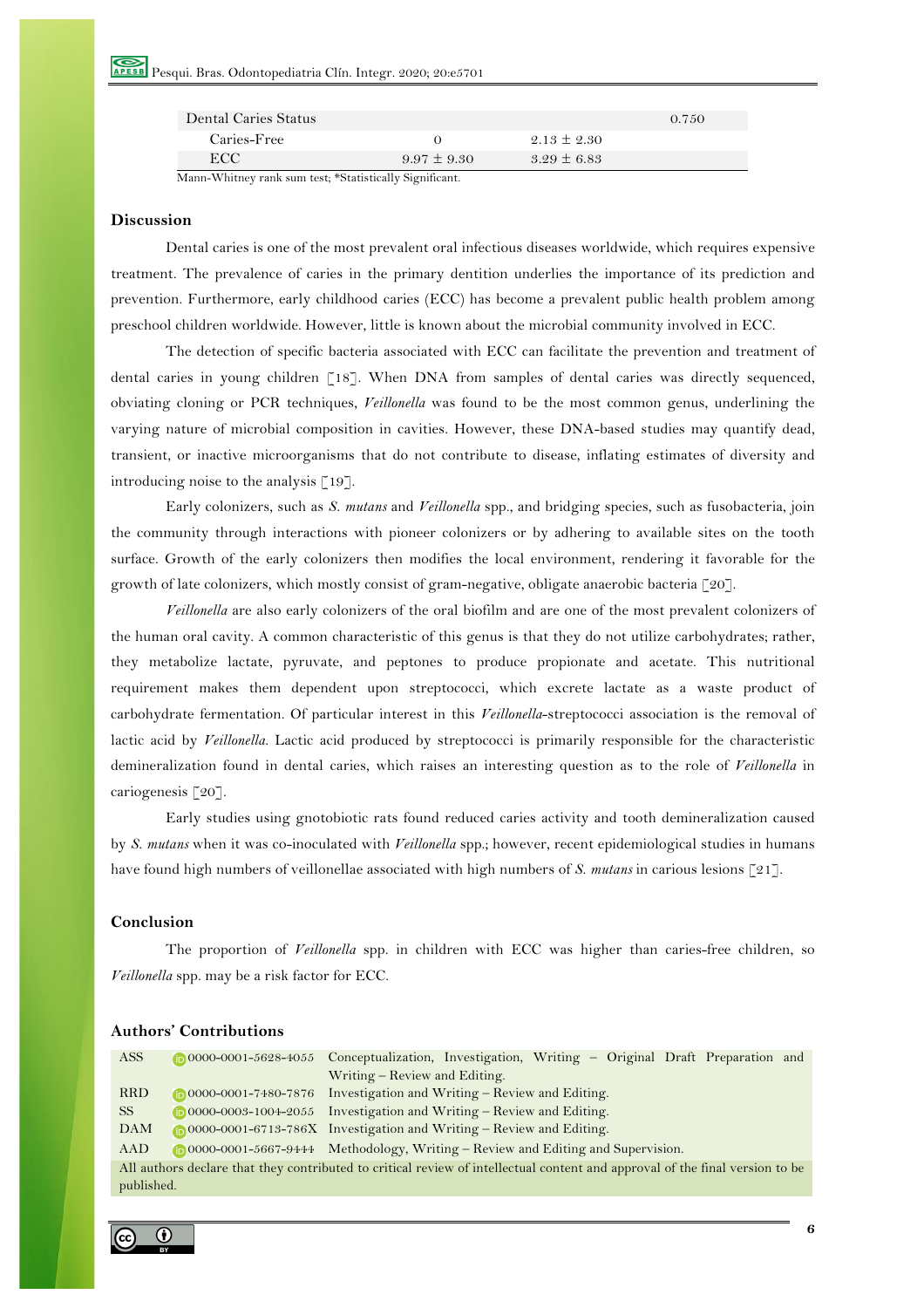## **Financial Support**

Directorate Research and Community Engagement Universitas of Indonesia (Grant No. NKB-0134/UN2.R3.1/HKP.05.00/2019).

## **Conflict of Interest**

The authors declare no conflicts of interest.

## **References**

- [1] Hajishengallis E, Parsaei Y, Klein MI, Koo H. Advances in the microbial etiology and pathgenesis of early childhood caries. Mol Oral Microbiol 2017; 32(1):24-34. https://doi.org/10.1111/omi.12152
- [2] Law V, Seow WK, Townsend G. Factors influencing oral colonization of mutans streptococci in young children. Aust Dent J 2007; 52(2):93-100. https://doi.org/10.1111/j.1834-7819.2007.tb00471.x
- [3] Wan AKL, Seow WK, Walsh LJ, Bird PS. Comparison od five selective media for the growth and enumeration of Streptococcus mutans. Aust Dent J 2002; 47(1):21-6. https://doi.org/10.1111/j.1834-7819.2002.tb00298.x
- [4] Aas JA, Griffen AL, Dardis SR, Lee AM, Olsen I, Dewhirst FE, et al. Bacteria of dental caries in primary and permanent teeth in children and young adults. J clin Microbiol 2008; 46(4):1407-17. https://doi.org/10.1128/JCM.01410-07
- [5] Xu H, Hao W, Zhou Q, Wang W, Xia Z, Liu C, et al. Plaque bacterial microbiome diversity in children younger than 30 months with or without caries prior to eruption of second primary molars. PLos One 2014; 9(2):e89269. https://doi.org/10.1371/journal.pone.0089269
- [6] Parisotto TM, Steiner-Oliveira C, Silva CM, Rodrigues LK, Nobre-dos-Santos M. Early childhood caries and mutans streptococci: a systematic review. Oral Health Prev Dent 2010; 8(1):59-70. https://doi.org/10.3290/j.ohpd.a18828
- [7] Fung MHT, Wong MCM, Lo ECM, Chu CH. Early childhood caries: a literature review. J Oral Hyg Health 2013; 1(1):107. https://doi.org/10.4172/2332-0702.1000107
- [8] Mashima I, Theodorea CF, Thaweboon B, Thaweboon S, Scannapieco FA, Nakazawa F. Exploring the salivary microbiome of children stratified by the Oral Hygiene Index. PLoS One 2017; 12(9):e0185274. https://doi.org/10.1371/journal.pone.0185274
- [9] Koning JW. Interactions between Streptococcus mutans and Veillonella dispar. [Thesis]. London: University College London; 2010.
- [10] Becker MR, Paster BJ, Leys EJ, Moeschberger ML, Kenyon SG, Galvin JL, et al. Molecular analysis of bacterial species associated with childhood caries. J Clin Microbiol 2002; 40(3):1001-9. https://doi.org/10.1128/jcm.40.3.1001- 1009.2002
- [11] World Health Organization. Oral Health Surveys: Basic Methods. 5th ed. Geneva: WHO; 2013.
- [12] Zhang S, Liu J, Lo ECM, Chu C. Dental caries status of Bulang preschool children in Southwest China. BMC Oral Health 2014; 14:16. https://doi.org/10.1186/1472-6831-14-16
- [13] Arif N, Sheehy EC, Do T, Beighton D. Diversity of Veillonella spp. from sound and carious sites in children. J Dent Res 2008; 87(3):278-82. https://doi.org/10.1177/154405910808700308
- [14] Maeda H, Fujimoto C, Haruki Y, Maeda T, Kokeguchi S, Petelin M, et al. Quantitative real-time PCR using TaqMan and SYBR Green for Actinobacillus actinomycetemcomitans, Porphyromonas gingivalis, Prevotella intermedia, tetQ gene and total bacteria. FEMS Immunol Med Microbiol 2003; 39(1):81-6. https://doi.org/10.1016/S0928- 8244(03)00224-4
- [15] Childers NK, Osgood RC, Hsu KL, Manmontri C, Momeni SS, Mahtani HK, et al. Real-time quantitative polymerase chain reaction for enumeration of Streptococcus mutans from oral sample. Eur J Oral Sci 2011; 119(6):447-54. https://doi.org/10.1111/j.1600-0722.2011.00888.x
- [16] Rao X, Huang X, Zhou Z, Lin X. An improvement of the 2ˆ(–delta delta CT) method for quantitative real-time polymerase chain reaction data analysis. Biostat Bioinforma Biomath 2013; 3(3):71-85.
- [17] Life Technologies. Thermo Fisher Scientific Inc. Real-time PCR Handbook. 2012. Available from: https://www.thermofisher.com/content/dam/LifeTech/global/Forms/PDF/real-time-pcr-handbook.pdf. [Accessed on 14 January 2020].
- [18] Ma C, Chen F, Zhang Y, Sun X, Tong P, Si Y, et al. Comparison of oral microbial profiles between children with severe early childhood caries and caries-free children using the human oral microbe identification microarray. PLoS One 2015; 10(3):e0122075. https://doi.org/10.1371/journal.pone.0122075
- [19] Simón-Soro A, Mira A. Solving the etiology of dental caries. Trends Microbiol 2015; 23(2):76-82. https://doi.org/10.1016/j.tim.2014.10.010
- [20] Liu J, Wu C, Huang IH, Merritt J, Qi F. Differential response of Streptococcus mutans towards friend and foe in mixed-species cultures. Microbiology 2011; 157(9):2433-44. https://doi.org/10.1099/mic.0.048314-0